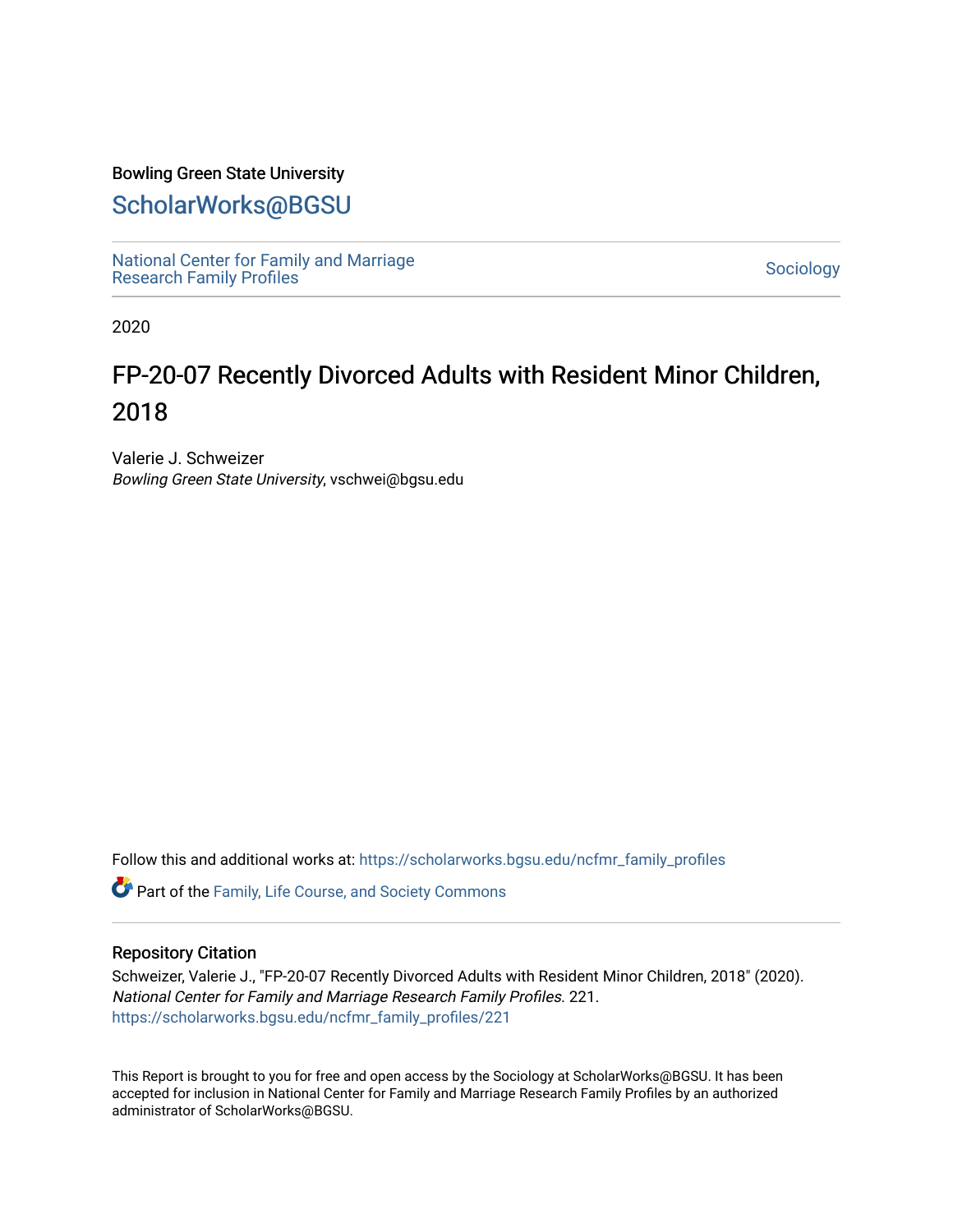# Family Profile No. 7, 2020 Recently Divorced Adults with Resident Minor Children, 2018

#### Author: Valerie J. Schweizer

The overall divorce rate has reached a 40-year low, and the first divorce rate has declined in recent years to 14.9 divorces per 1,000 married women (FP-19-23; FP-20-02). Many parents are among the recently divorced, and these divorced parents may have resident children. Using American Community Survey (ACS) data from 2018, we estimate whether there are minor children (either biological, stepchildren, or adopted) present in the household among recently divorced (within the last year) parents aged 18-55. Some recently divorced individuals may have nonresident children (which the ACS does not count), so these figures underestimate the overall percentage of recently divorced individuals with children. We first compare recently divorced parents to their counterparts – married parents who did not experience a divorce in the last year – and look at the age composition of resident children. We also investigate the prevalence of minor children among recently divorced individuals by race/ethnicity and education. This profile is an update to FP-16-11.

### Household Presence and Age of Minor Children

- In 2018, 40% of all recently divorced men and women reported having at least one minor child living in their household.
- Among currently married parents, 60% had at least one minor child in the household.
- Of those who had a minor child in the household, there was some age variation between the children of recently divorced parents and currently married parents.
	- o A majority of both recently divorced (63%) and currently married (55%) parents had only children between the ages of 6 and 17 (not shown).





Source: NCFMR analyses of the American Community Survey 1-yr. est., 2018.